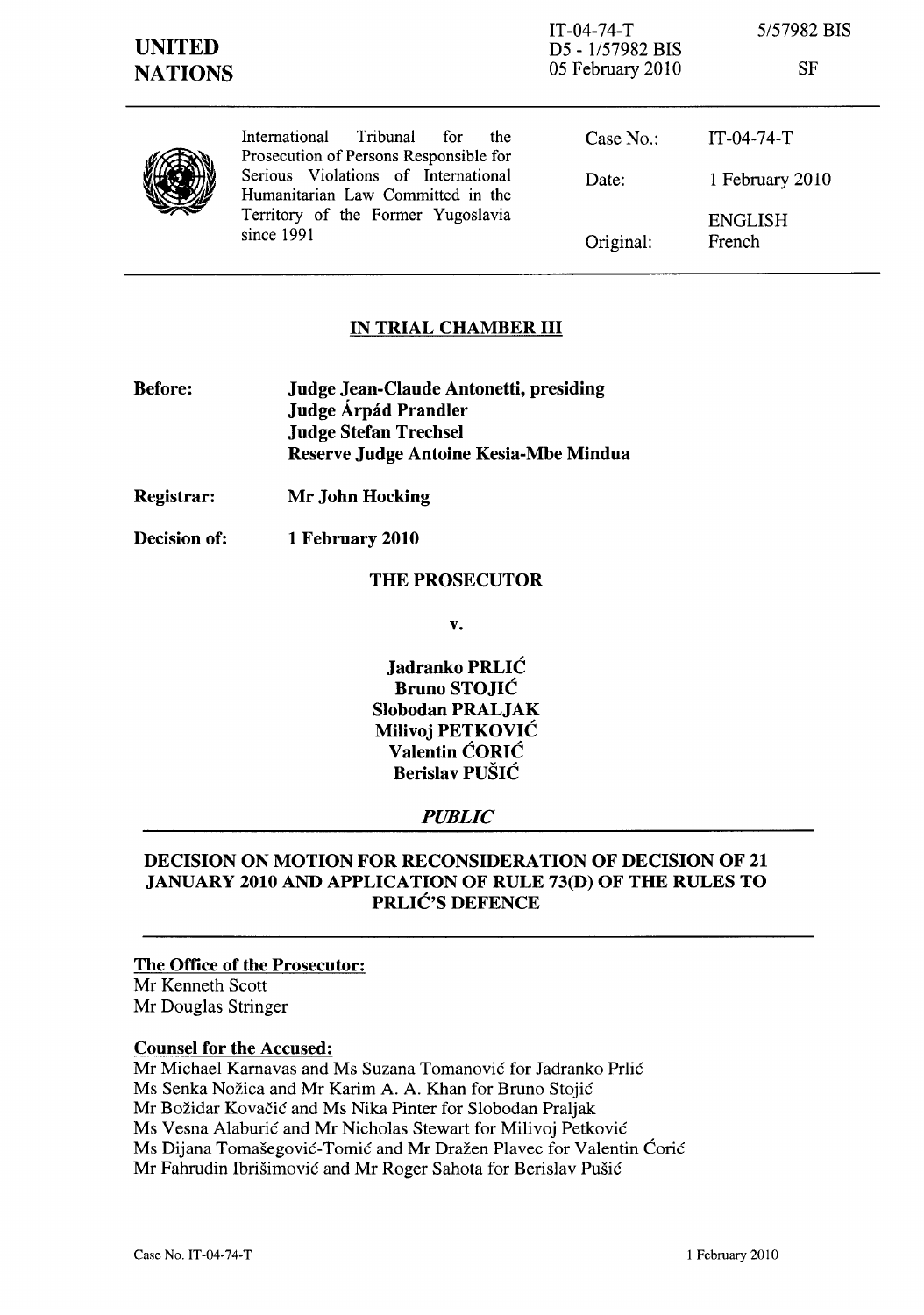**TRIAL CHAMBER III** ("Chamber") of the International Tribunal for the Prosecution of Persons Responsible for Serious Violations of International Humanitarian Law Committed in the Territory of the Former Yugoslavia since 1991 ("Tribunal"),

**SEIZED** of a motion for reconsideration of the "Decision on Request for Certification to Appeal Against the Decision on Prlic Defence Motion to Reconsider the Rejection of a Number of Videos", ("Jadranko Prlić's Motion for Reconsideration of the Décision concernant la Demande de certification d'appel de la Décision portant sur le Demande de la Defence Prli) de reconsiderer le rejet de certaines videos"), filed publicly by the Counsel for the Accused Prlic ("Prlic Defence") on 26 January 2010 ("Motion"), and its confidential annex,

**NOTING** the "Decision on Prlic Defence Motion for Admission of Documentary Evidence", rendered publicly by the Chamber on 6 March 2009,

**NOTING** the "Decision on Prlic Defence Motion for Reconsideration of the Decision on Admission of Documentary Evidence", rendered publicly by the Chamber on 29 June 2009,

**NOTING** the "Decision on Certification to Appeal Decision on Prlic Defence Motion for Reconsideration of the Decision on Admission of Documentary Evidence", rendered publicly by the Chamber on 16 July 2009,

**NOTING** the "Decision on Jadranko Prlic's Interlocutory Appeal Against the Decision on Prlic Defence Motion for Reconsideration of the Decision on Admission of Documentary Evidence", rendered publicly by the Appeals Chamber on 3 November 2009 ("Appeals Chamber Decision"),

**NOTING** the "Decision on Reconsideration of Decision on Prlic Defence Motion on Admission of Documentary Evidence", rendered publicly by the Chamber on 19 November 2009 ("Decision of 19 November 2009"),

**NOTING** the "Decision on Prlic Defence Motion to Reconsider the Rejection of a Number of Videos", rendered publicly by the Chamber on 18 December 2009 ("Decision of 18 December 2009"),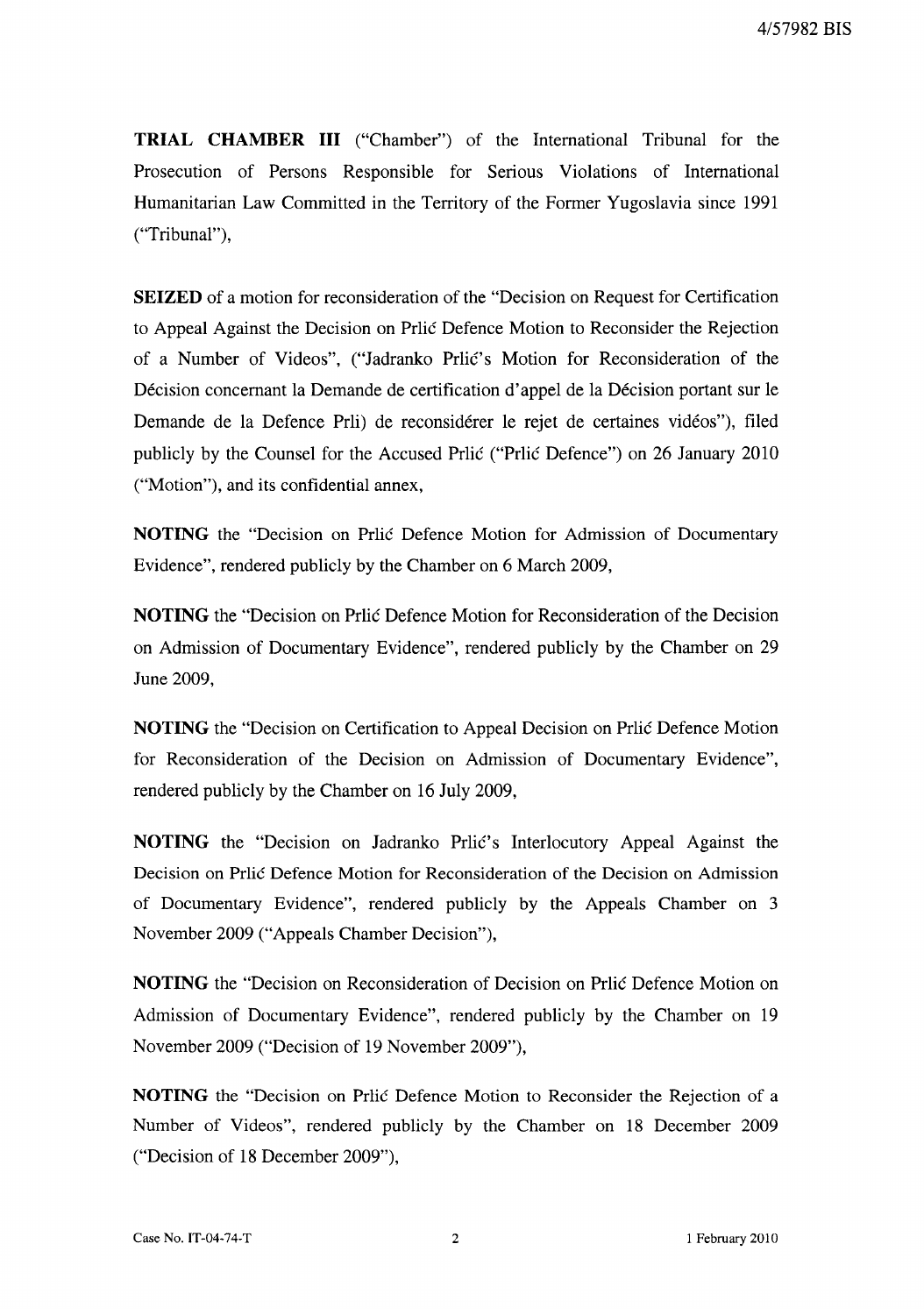**NOTING** the "Decision on Request for Certification to Appeal Against the Decision on Prlic Defence Motion to Reconsider the Rejection of a Number of Videos", rendered publicly by the Chamber on 21 January 2010 ("Decision of 21 January 2010"),

**CONSIDERING** that the Prlic Defence requests that the Chamber reconsider the Decision of 21 January 2010 in which it refused to certify the appeal of the Decision of 18 December 2009 in which the Chamber had refused to re-examine the Decision of 19 November 2009, in which it had re-examined, pursuant to the Appeals Chamber Decision, the motion for the admission of video recordings marked with numbers ID 02070, ID 02071, ID 02072, ID 02078, ID 02228, ID 02229, ID 02230, ID 02457, ID 02488, ID 02489, ID 02490, ID 02491, ID 02492, ID 02493, ID 02494, ID 02495, ID 02497, ID 02498, ID 02499, ID 02500, ID 02501, ID 02502, ID 02504, ID 02505, ID 02506, ID 02507, ID 02508, ID 02511, ID 02512, ID 02514, ID 02515, ID 02844 and ID 02845,

**CONSIDERING** that, in support of the Motion, the Prlic Defence posits that the Chamber, in fact, never truly examined, in the light of the information they could have provided, $\frac{1}{2}$  the video recordings themselves,<sup>2</sup>

**CONSIDERING** that the Prlic Defence argues that the Chamber's refusal to examine the explanations provided in the annex to the Motion of 8 December 2009 constitutes a clear error, bearing in mind the importance of these video recordings for the Prlic Defence. $3$ 

**CONSIDERING** that the Chamber believes it to be in the interest of justice to resolve the matter as soon as possible and that it is, consequently, not necessary to wait for the response of other parties to the Motion to rule on the matter,

**CONSIDERING** that the Chamber notes that the Prlic Defence did not present a single new argument in the Motion,

<sup>&</sup>lt;sup>1</sup> "Jadranko Prlic's Motion for Reconsideration of the 'Decision on Reconsideration of Decision on Prlic Defence Motion on Admission of Documentary Evidence''', public, 8 December 2009 ("Motion of 8 December 2009").

 $<sup>2</sup>$  Motion, paras 23 to 25.</sup>

<sup>&</sup>lt;sup>3</sup> Motion, para. 26.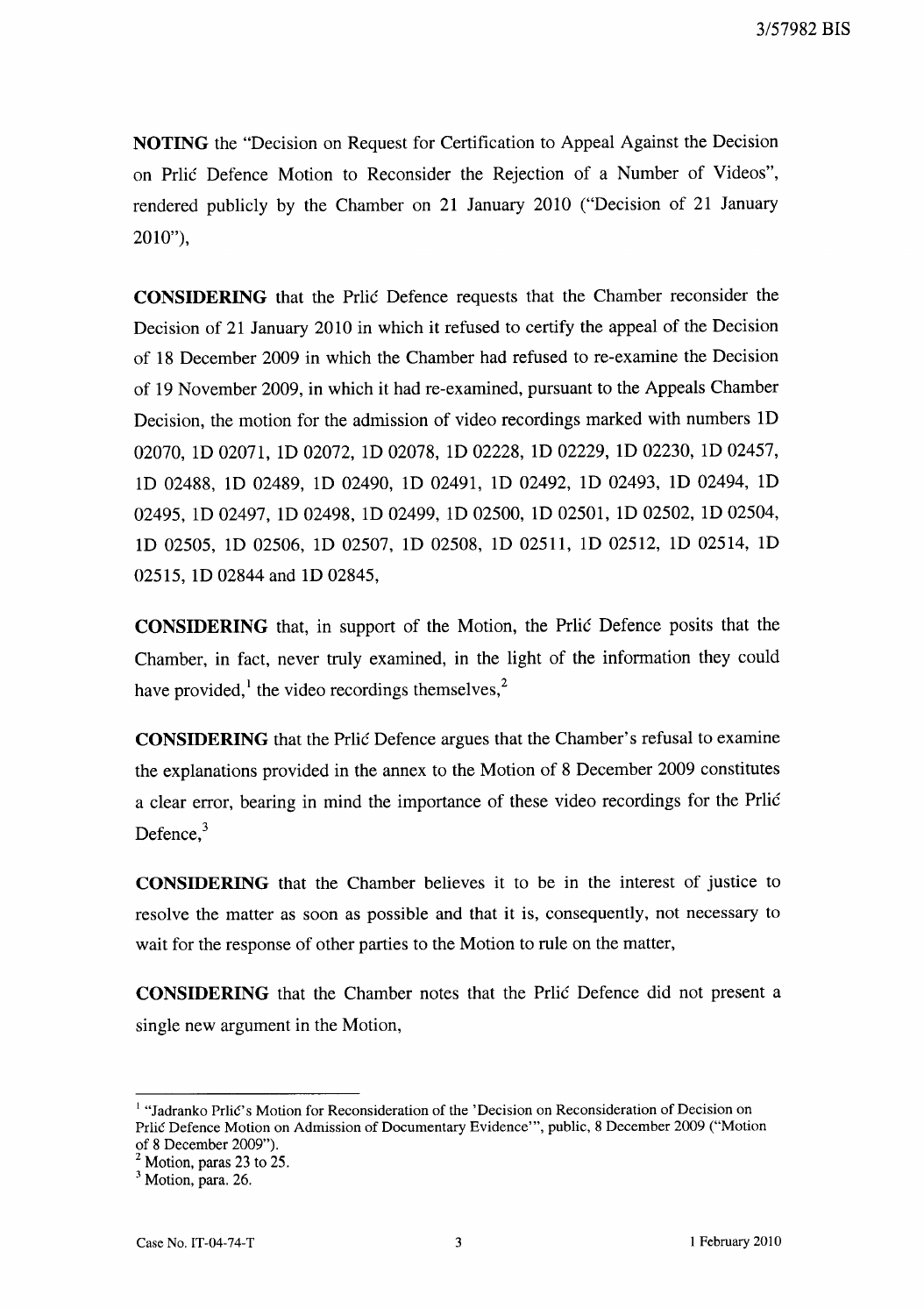**CONSIDERING** that the Chamber wishes to recall that the present decision constitutes the eighth decision rendered on the sole issue of admission of the video recordings presented by the Prlic Defence since the initial motion of 5 December  $2008<sup>4</sup>$ 

**CONSIDERING** that the Chamber notes that the Prlic Defence has kept the Chamber occupied with this question of the admission of video recordings for more than a year and that the Chamber has therefore spent too much time on this issue,

**CONSIDERING** that the Chamber reminds the Prlic Defence that, in a similar situation, having rendered five decisions dealing with the specific issue of the identity of the sources of certain documents sought for admission by the Prlic Defence,<sup>5</sup> the Chamber had already found that the excessive persistence of the Prlic Defence could be considered an abuse of process and warned it<sup>6</sup> that, if it persisted with this kind of conduct, the Chamber would apply Rule 73(D) of the Rules of Procedure and Evidence ("Rules"), which stipulates the following:

"Irrespective of any sanctions which may be imposed under Rule 46(A), when a Chamber finds that a motion is frivolous or is in abuse of process, the Registrar shall withhold payment of fees associated with the production of that motion and/or costs thereof."

**CONSIDERING** that the Chamber considers that, by systematically calling into question the Chamber's decisions and making use of its time and resources in a highly disproportionate manner, the attitude of the Prlic Defence is frivolous,

**CONSIDERING** that the Chamber therefore believes that the Motion constitutes abuse of process in the sense of Rule 73(D) of the Rules and has decided to purely and simply reject the Motion,

<sup>4 &</sup>quot;ladranko Prlic's Motion for the Admission of Documentary Evidence", public, 5 December 2008.

<sup>&</sup>lt;sup>5</sup> "Decision on Prlić Defence Request for Certification to Appeal", public, 7 December 2009.

<sup>&</sup>lt;sup>6</sup> "Decision on Prlic Defence Request for Certification to Appeal" public, 7 December 2009, p. 3.